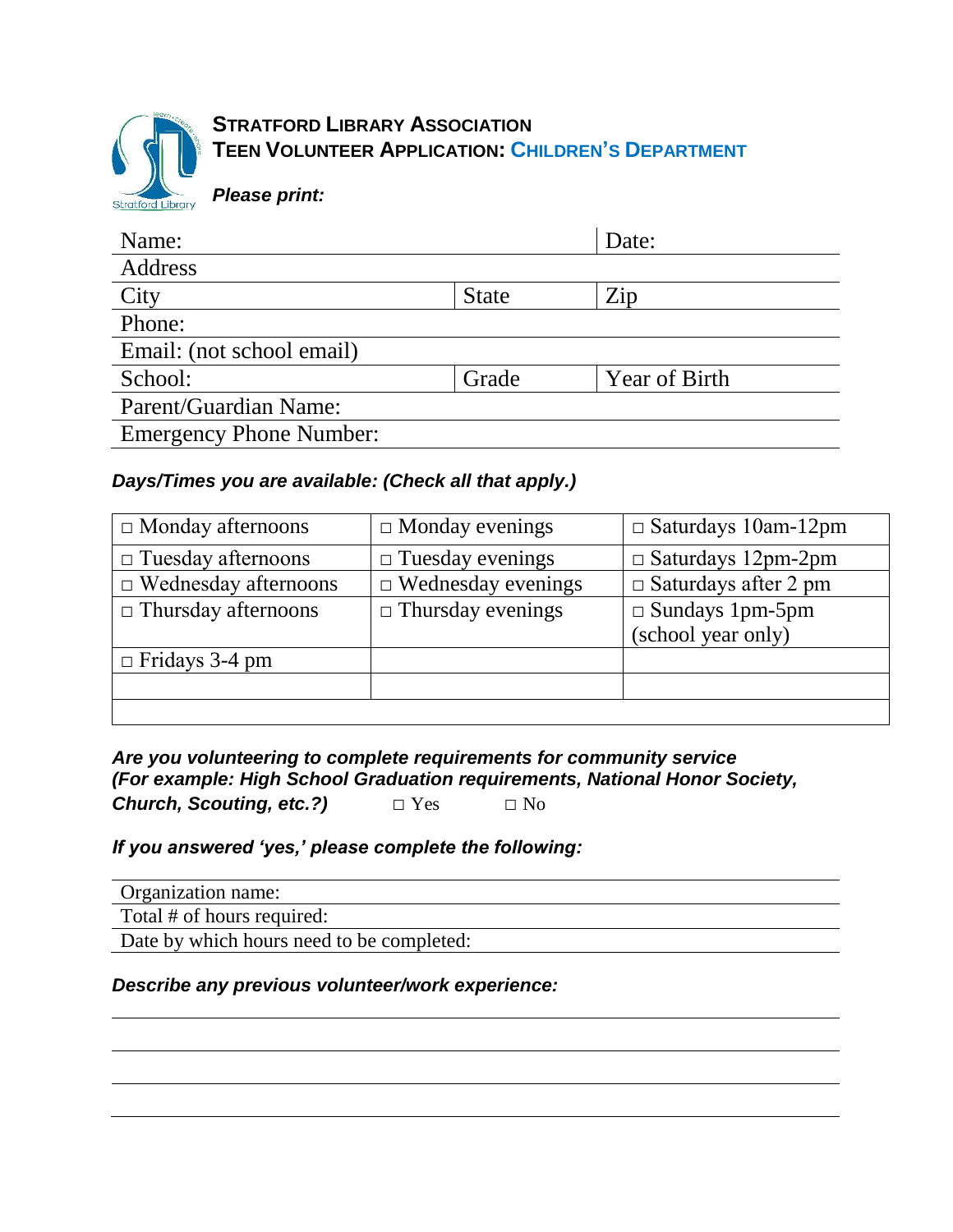*Please tell us about your hobbies and skills, including any languages spoken:*

**Personal Statement:** Please submit a brief personal statement that details why you are interested in volunteering for the Stratford Library Children's Department. The program description is below.

#### *Description of Program*

The Stratford Library Children's Department accepts students entering grades 8 to 12

Volunteer work includes assisting with Children's Department activities and programs, craft preparations, organizing supplies, reading tutoring, and grab 'n' go pickups.

Summer volunteering runs from June to August, and we encourage summer volunteers to help out occasionally during the school year to maintain their active volunteer status.

Teens must be self-motivated, responsible, and should enjoy working with children. *Attention to detail, organizational skills, and arts and crafts/measuring/spatial skills are very useful.* Application and training are required.\*\* For those seeking an accommodation for health/family reasons, off-site virtual volunteering is available on a limited basis based on current Library needs. Volunteers agree to follow all Library safety requirements\*, the Library Patron Code of Conduct, and the volunteer training guidelines.